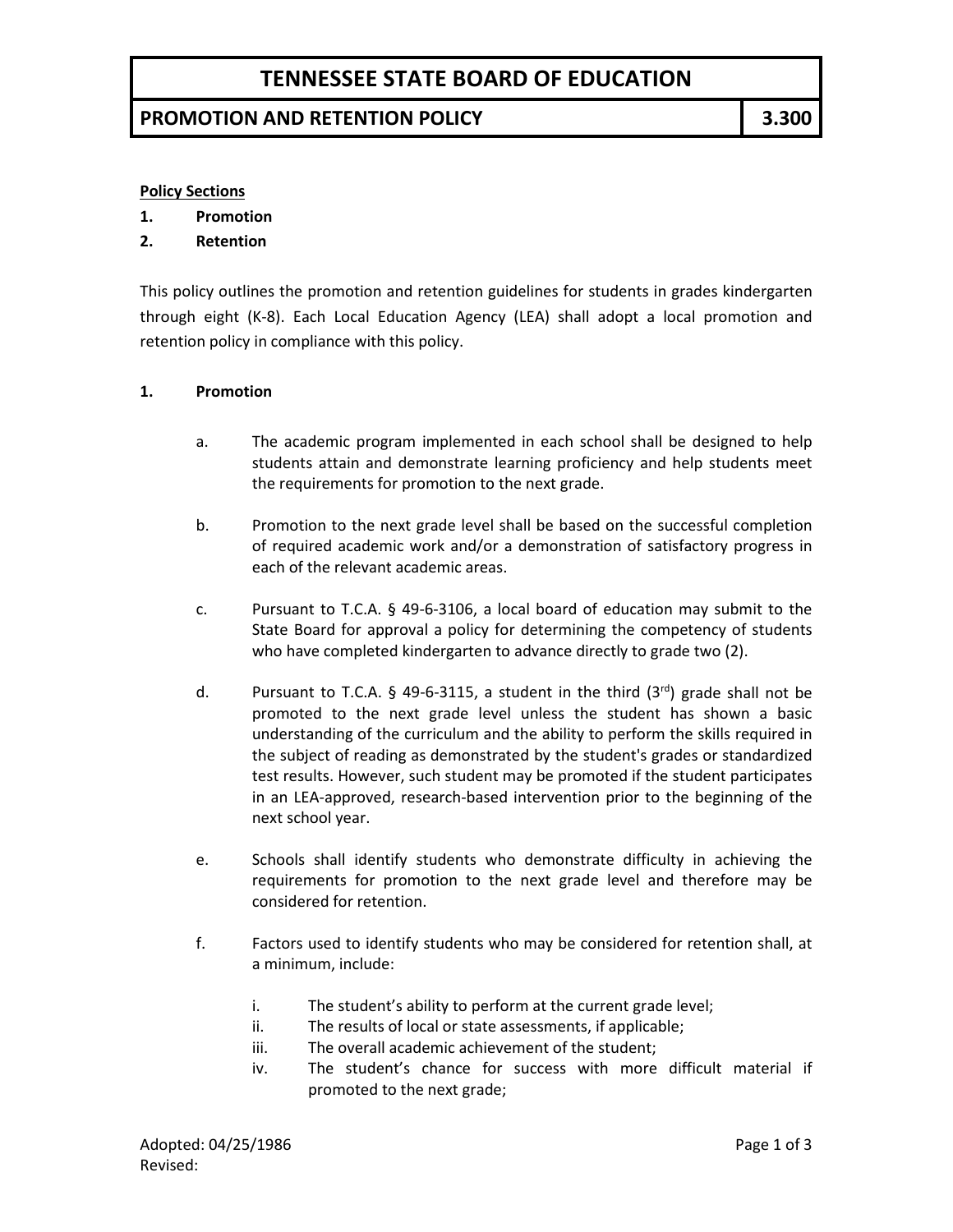## **PROMOTION AND RETENTION POLICY 3.300**

- v. Attendance; and
- vi. Social and emotional maturity.
- g. If a student is considered for retention, the school shall notify the student's parent or guardian within fifteen (15) days of identification and develop an individualized promotion plan to help the student avoid retention. All promotion plans shall include evidence-based promotion strategies and shall be tailored to the student's learning needs. Each promotion plan shall also include expectations and measurements that can be used to verify that a student has made sufficient progress to be promoted to the next grade level. Evidencebased promotion strategies may include:
	- i. Special education services for students who qualify based on state and federal guidelines;
	- ii. Response to Instruction and Intervention  $(RTI<sup>2</sup>)$  to address deficits in student learning;
	- iii. Modification and personalization of curriculum and instruction;
	- iv. Extended learning time beyond the regular school day or school week;
	- v. Individual or small group tutoring; or
	- vi. Other personalized programming to augment the individual student's classroom learning and instructional experiences.
- h. A copy of a student's promotion plan shall be provided to his or her parent or legal guardian and the school shall offer to hold a parent-teacher conference to discuss the promotion plan.
- i. A student who demonstrates sufficient progress with the strategies included in his or her promotion plan during the school year shall be promoted to the next grade level and shall be enrolled in a summer reading or learning program, if available.
- j. If a student is not making progress on his or her promotion plan, the promotion strategies shall be modified to support the student in the goal of promotion to the next grade level.
- **k.** If a student has not demonstrated sufficient progress on his or her promotion plan by the end of the school year to be promoted to the next grade level, the student shall be enrolled in a summer reading or learning program, if available. LEAs shall make every effort to ensure summer reading or learning programs are accessible to all students. If a student is enrolled in a summer program, a decision for retention may be made after completion of a summer program but shall be made and communicated to the student's parent or guardian at least ten (10) days prior to the start of the next school year. If a student is not enrolled in a summer program, a decision for retention shall be made and